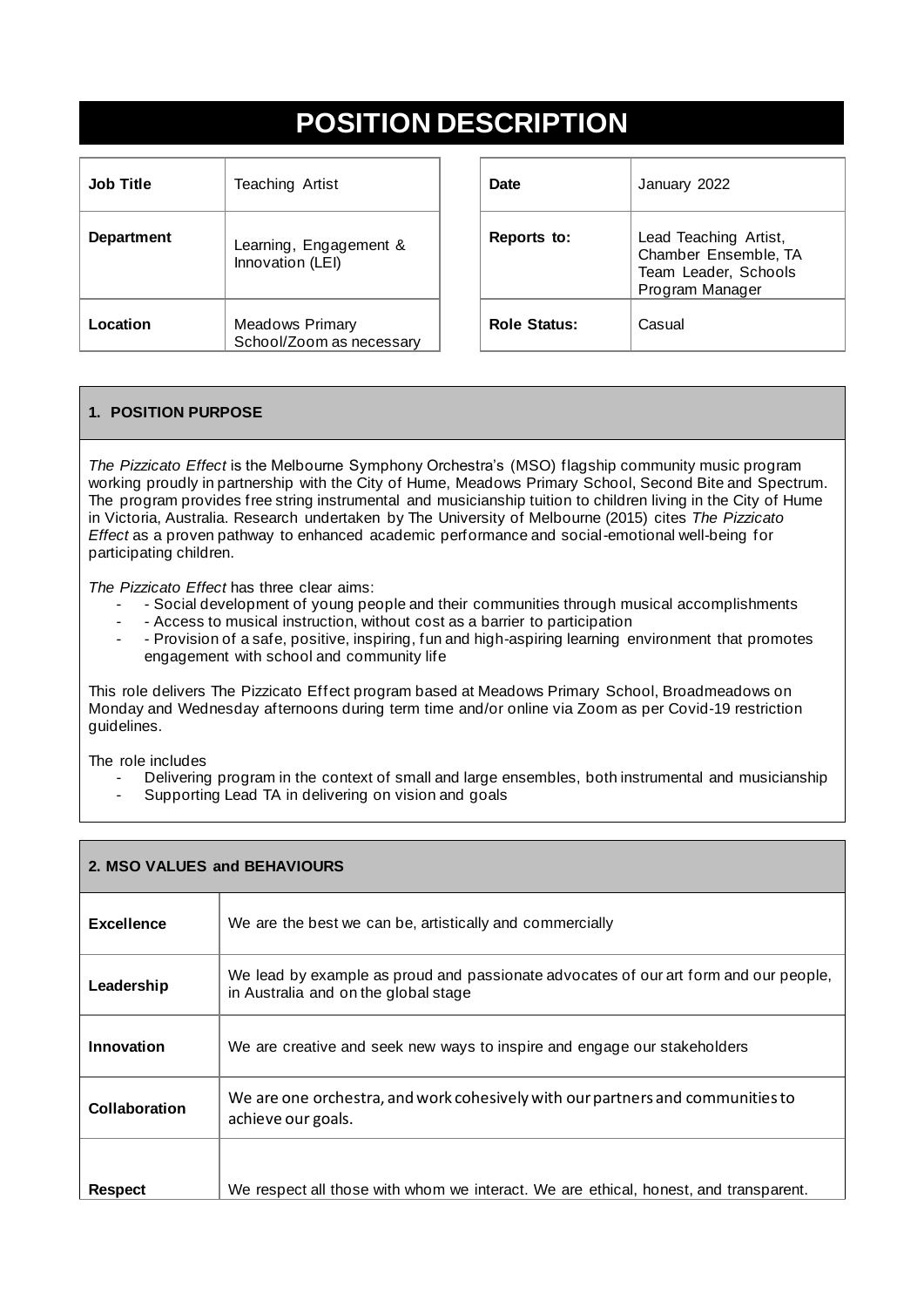| <del>Integrity</del>                    | We will be open and honest, reliable and respectful, and ethical at all times                                                                              |
|-----------------------------------------|------------------------------------------------------------------------------------------------------------------------------------------------------------|
|                                         |                                                                                                                                                            |
| <b>Accountability</b>                   | We are responsible and accountable.                                                                                                                        |
| <b>Diversity</b>                        | We reflect the diversity of our stakeholders to remain relevant, vibrant and inclusive, and<br>engage all aspects of the Victorian community we represent. |
| 3. DIMENSIONS and WORKING RELATIONSHIPS |                                                                                                                                                            |

| Reports to            | Teaching Artist Team Leader and Schools Program Manager        |
|-----------------------|----------------------------------------------------------------|
| <b>Direct Working</b> | The Pizzicato Effect teaching team, students and MSO Learning, |
| <b>Relationships</b>  | Engagement & Innovation staff                                  |

## **4. MAJOR RESPONSIBILITY AREAS**

The Teaching Artist role is responsible for delivery of instrumental and musicianship lessons, working within the ensemble team to support the Lead TA vision for the ensemble and contributing to planning.

Specifically, the role is responsible for:

- Supporting the Lead TA in large group sessions
- Leading other sessions/tutorials as required
- Delivering on short, mid, and long term goals as designed and agreed upon by the Lead TA
- Participating in planning sessions
- Communicating openly with both the ensemble and wider Pizzicato Effect teams
- Preparing students for all concerts and performance events as part of the ensemble team

| <b>KEY RESULTS AREA</b>         | <b>MAJOR ACTIVITIES</b>                                                                                                                                                                                                                                                                                                                                                                                                                                                                                                                                                                                                                                                                                                                                               |
|---------------------------------|-----------------------------------------------------------------------------------------------------------------------------------------------------------------------------------------------------------------------------------------------------------------------------------------------------------------------------------------------------------------------------------------------------------------------------------------------------------------------------------------------------------------------------------------------------------------------------------------------------------------------------------------------------------------------------------------------------------------------------------------------------------------------|
| <b>Student responsibilities</b> | Prepare students for all performances in association with Teaching<br>Artist team<br>Engage students in lifelong learning and love of music<br>Provide opportunities for self-expression and student contribution<br>Ensure safety of the learning environment and manage behaviour in<br>accordance with The Pizzicato Effect's program policy                                                                                                                                                                                                                                                                                                                                                                                                                       |
| Staff/team responsibilities     | Collaborate in establishing short, mid, and long term goals<br>Ensure that all personal conduct and teaching practice reflects the<br>$\bullet$<br>MSO's core values and aims, supporting The Pizzicato Effect's aims<br>and values (see Teaching Artist Handbook)<br>Support the delivery and planning of twice-weekly sectional lessons<br>and tutti ensemble rehearsals that are planned, sequential, high<br>aspiring, engaging, and effective learning experiences for students<br>Collaborate with The Pizzicato Effect team and broader MSO<br>Company to maintain an evolving, shared curriculum<br>Participate fully in scheduled planning meetings, termly professional<br>development<br>Ensure goals are met by participating fully in bi-termly meetings |
| <b>Events</b>                   |                                                                                                                                                                                                                                                                                                                                                                                                                                                                                                                                                                                                                                                                                                                                                                       |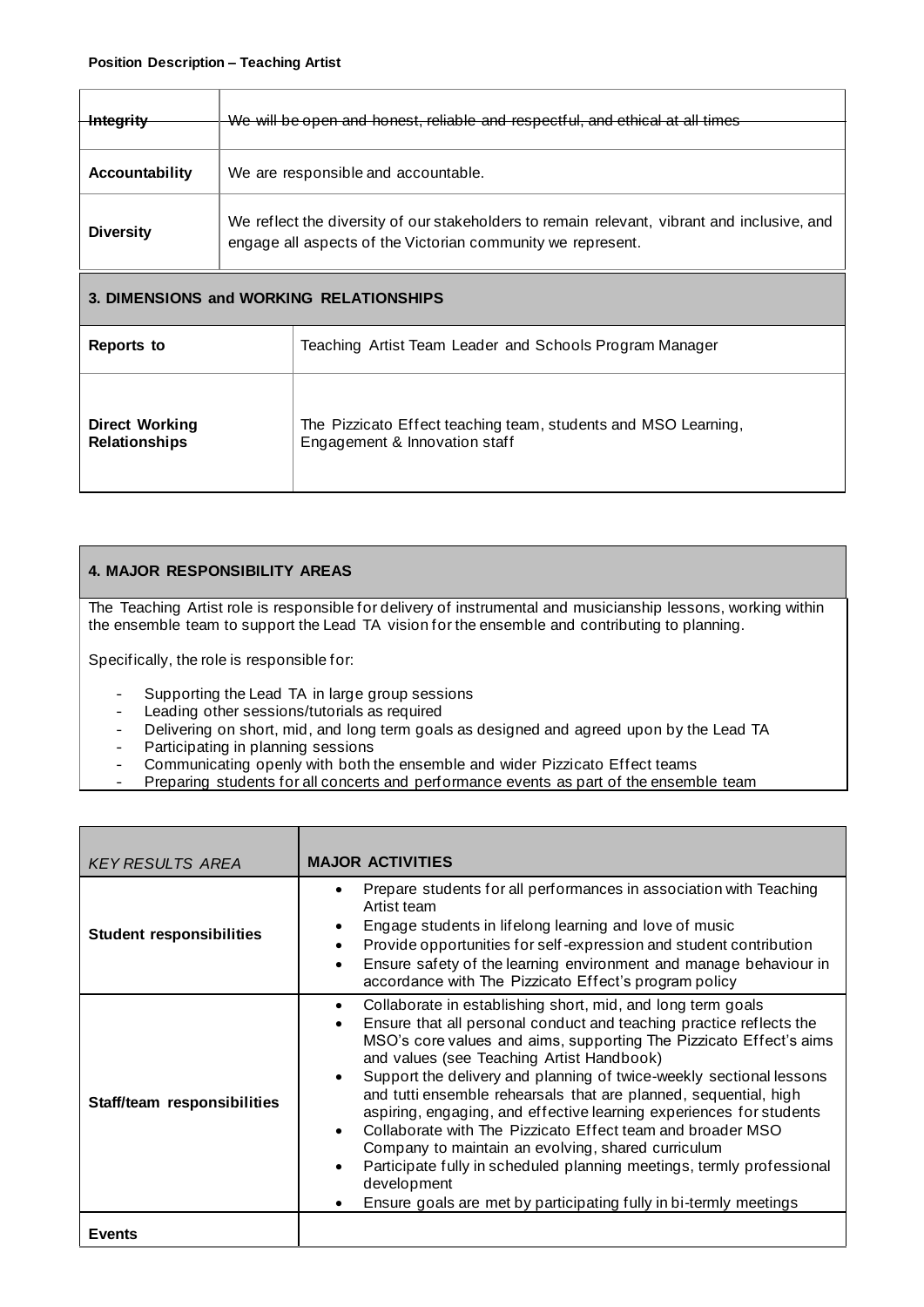|                                          | Contribute to ensemble planning under guidance from Lead TA<br>$\bullet$<br>Be available and work collaboratively with outside artists when                                                                                                                                                               |  |
|------------------------------------------|-----------------------------------------------------------------------------------------------------------------------------------------------------------------------------------------------------------------------------------------------------------------------------------------------------------|--|
|                                          | required for events/workshops outside program hours<br>Prepare students for key program events including the mid-year and<br>$\bullet$<br>end-of-year performances and other events as required.<br>• Act as a polished and professional advocate and ambassador for<br>MSO and its Education initiatives |  |
| Other                                    | Carry out any other associated duties as reasonably requested.                                                                                                                                                                                                                                            |  |
| Occupational Health and<br><b>Safety</b> | Comply with all MSO policy and procedures to ensure that all occupational<br>health and safety (OHS) risks are minimised through awareness and<br>application of safe working practices<br>Ensure the successful completion of emergency and evacuation drills                                            |  |

## **7. ESSENTIAL CRITERIA**

- Experience in string instrumental and musicianship group teaching
- Ability to instruct across all stringed instruments as required in both small and large ensembles
- High level of instrumental performance and currently working as a performer
- Experience with behavioural management
- A desire to contribute meaningfully to students' wellbeing beyond musical knowledge and instruction
- Willingness to work as part of a close-knit team
- **EXALCO COMMUNICATION SKILLS ALONGSIDE PATIENCE, resilience, maturity, lateral thinking<br>
Current valid Victorian Working With Children Check (WWCC)**
- Current valid Victorian Working With Children Check (WWCC)<br>■ Be fully vaccinated against COVID-19, unless holding an autho
- Be fully vaccinated against COVID-19, unless holding an authorised or approved exemption

#### **8. DESIRABLE CRITERIA**

- Competency in group teaching (multiple instruments an asset but not required)
- A strong interest in community music education
- **Passion and experience working with children in an educational / community context**
- A background and/or qualification in education would be highly regarded<br>■ A current First Aid Certificate or a willingness to undertake official First A
- A current First Aid Certificate, or a willingness to undertake official First Aid training

#### **9. PERSONAL CHARACTERISTICS**

- Ability to act as an approachable and professional representative for Melbourne Symphony Orchestra's Pizzicato Effect program by providing an exceptional level of care for students
- Ability to create and maintain strong relationships with students, families and team members
- Understanding of or a willingness to learn about cultural needs and differences
- Adaptability in a dynamic, challenging and highly rewarding setting
- Ability to work in a team with key program stakeholders in an ethnically and culturally diverse community and with internal MSO stakeholders
- Ability to respond calmly and efficiently at times of key responsibility relating to managing and safeguarding young people

#### **10. POSITION DESCRIPTION MAINTENANCE**